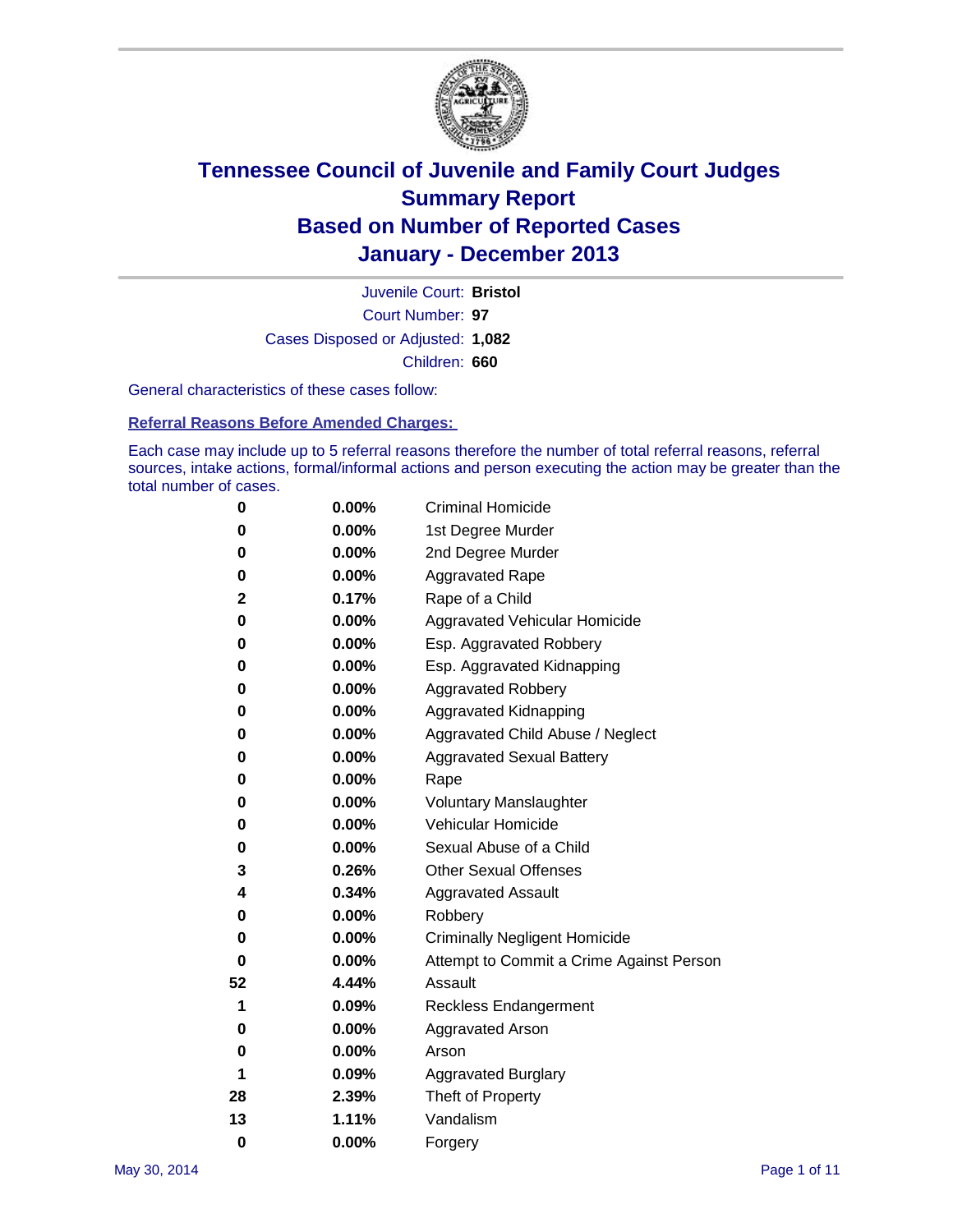

Court Number: **97** Juvenile Court: **Bristol** Cases Disposed or Adjusted: **1,082** Children: **660**

### **Referral Reasons Before Amended Charges:**

Each case may include up to 5 referral reasons therefore the number of total referral reasons, referral sources, intake actions, formal/informal actions and person executing the action may be greater than the total number of cases.

| 0           | 0.00%    | <b>Worthless Checks</b>                                     |
|-------------|----------|-------------------------------------------------------------|
| 0           | 0.00%    | Illegal Possession / Fraudulent Use of Credit / Debit Cards |
| 2           | 0.17%    | <b>Burglary</b>                                             |
| 1           | 0.09%    | Unauthorized Use of a Vehicle                               |
| 0           | 0.00%    | <b>Cruelty to Animals</b>                                   |
| 1           | 0.09%    | Sale of Controlled Substances                               |
| 4           | 0.34%    | <b>Other Drug Offenses</b>                                  |
| 8           | 0.68%    | Possession of Controlled Substances                         |
| 0           | 0.00%    | <b>Criminal Attempt</b>                                     |
| 0           | 0.00%    | Carrying Weapons on School Property                         |
| 1           | 0.09%    | Unlawful Carrying / Possession of a Weapon                  |
| 3           | 0.26%    | <b>Evading Arrest</b>                                       |
| 0           | 0.00%    | Escape                                                      |
| 1           | 0.09%    | Driving Under Influence (DUI)                               |
| 5           | 0.43%    | Possession / Consumption of Alcohol                         |
| 3           | 0.26%    | Resisting Stop, Frisk, Halt, Arrest or Search               |
| 0           | 0.00%    | <b>Aggravated Criminal Trespass</b>                         |
| 1           | 0.09%    | Harassment                                                  |
| $\mathbf 2$ | 0.17%    | Failure to Appear                                           |
| 1           | 0.09%    | Filing a False Police Report                                |
| $\mathbf 2$ | 0.17%    | Criminal Impersonation                                      |
| 10          | 0.85%    | <b>Disorderly Conduct</b>                                   |
| 4           | 0.34%    | <b>Criminal Trespass</b>                                    |
| 3           | 0.26%    | <b>Public Intoxication</b>                                  |
| 0           | 0.00%    | Gambling                                                    |
| 229         | 19.57%   | Traffic                                                     |
| 1           | 0.09%    | <b>Local Ordinances</b>                                     |
| 0           | $0.00\%$ | Violation of Wildlife Regulations                           |
| 12          | 1.03%    | Contempt of Court                                           |
| 22          | 1.88%    | Violation of Probation                                      |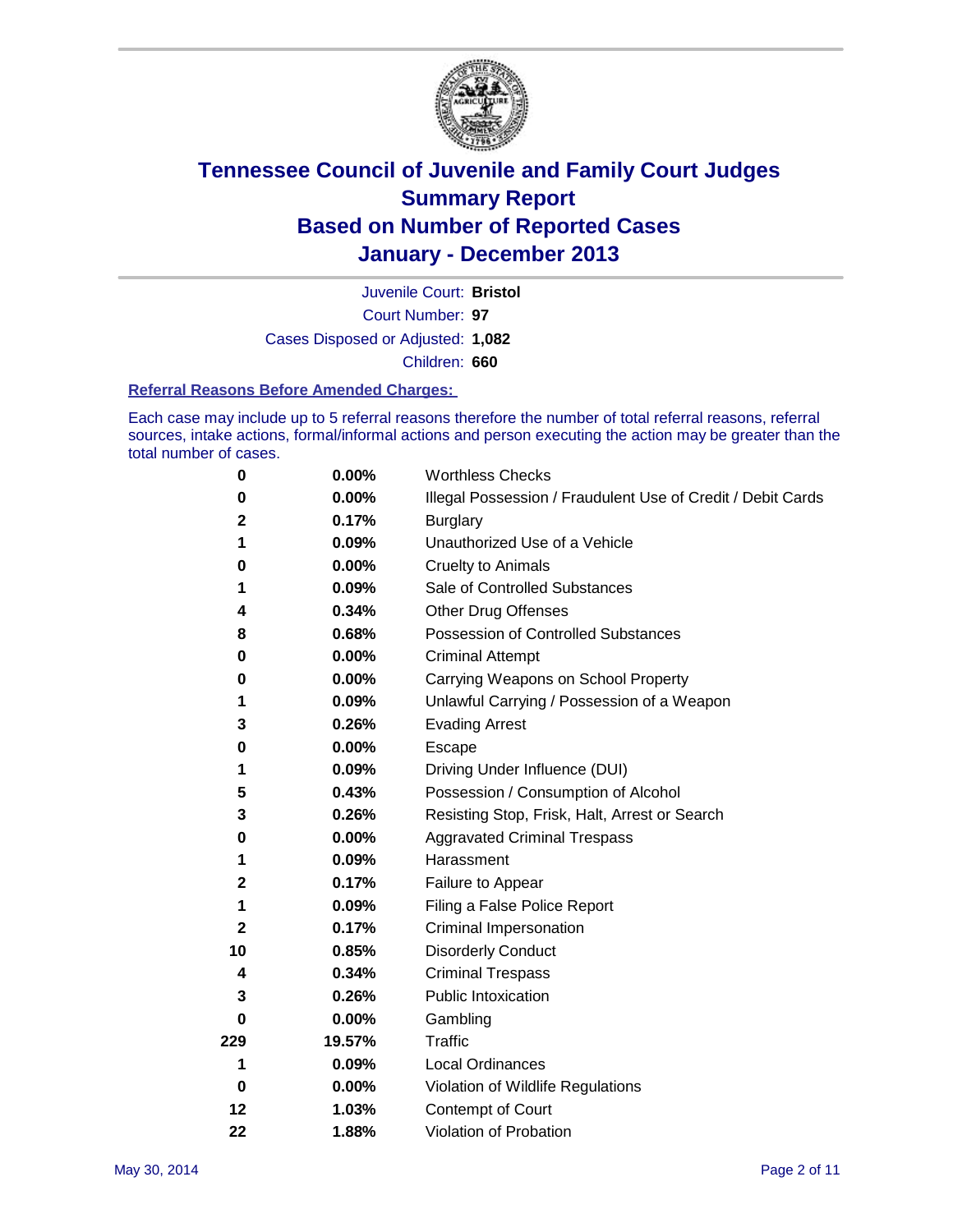

Court Number: **97** Juvenile Court: **Bristol** Cases Disposed or Adjusted: **1,082** Children: **660**

### **Referral Reasons Before Amended Charges:**

Each case may include up to 5 referral reasons therefore the number of total referral reasons, referral sources, intake actions, formal/informal actions and person executing the action may be greater than the total number of cases.

| 1,170    | 100.00%         | <b>Total Referrals</b>                 |
|----------|-----------------|----------------------------------------|
| 28       | 2.39%           | Other                                  |
| 0        | 0.00%           | <b>Consent to Marry</b>                |
| 0        | 0.00%           | <b>Request for Medical Treatment</b>   |
| 12       | 1.03%           | Child Support                          |
| 6        | 0.51%           | Paternity / Legitimation               |
| 28       | 2.39%           | Visitation                             |
| 137      | 11.71%          | Custody                                |
| 12       | 1.03%           | <b>Foster Care Review</b>              |
| 0        | 0.00%           | <b>Administrative Review</b>           |
| 157      | 13.42%          | <b>Judicial Review</b>                 |
| 0        | 0.00%           | Violation of Informal Adjustment       |
| 6        | 0.51%           | <b>Violation of Pretrial Diversion</b> |
| 8        | 0.68%           | <b>Termination of Parental Rights</b>  |
| 125      | 10.68%          | Dependency / Neglect                   |
| 0        | 0.00%           | <b>Physically Abused Child</b>         |
| 0        | 0.00%           | Sexually Abused Child                  |
| 6        | 0.51%           | Violation of Curfew                    |
| 1        | 0.09%           | Violation of a Valid Court Order       |
| 13       | 1.11%           | Possession of Tobacco Products         |
| 0        | 0.00%           | Out-of-State Runaway                   |
| 23       | 1.97%           | In-State Runaway                       |
| 8<br>180 | 0.68%<br>15.38% | <b>Unruly Behavior</b><br>Truancy      |
|          |                 |                                        |
| 0        | 0.00%           | Violation of Aftercare                 |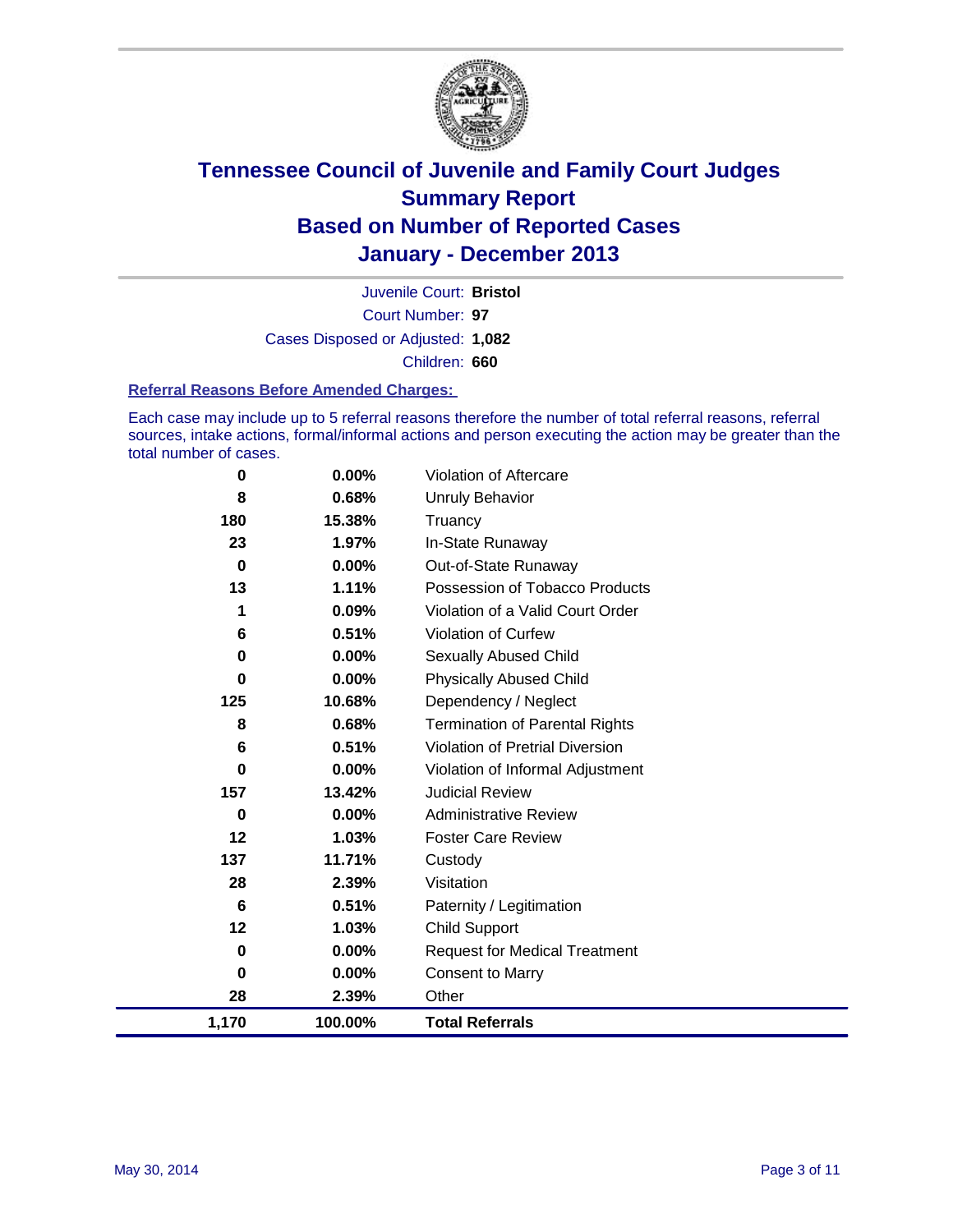

|                            |                                   | Juvenile Court: Bristol           |  |  |  |
|----------------------------|-----------------------------------|-----------------------------------|--|--|--|
|                            |                                   | Court Number: 97                  |  |  |  |
|                            | Cases Disposed or Adjusted: 1,082 |                                   |  |  |  |
|                            |                                   | Children: 660                     |  |  |  |
| <b>Referral Sources: 1</b> |                                   |                                   |  |  |  |
| 431                        | 36.84%                            | <b>Law Enforcement</b>            |  |  |  |
| 101                        | 8.63%                             | Parents                           |  |  |  |
| 87                         | 7.44%                             | <b>Relatives</b>                  |  |  |  |
| 0                          | 0.00%                             | Self                              |  |  |  |
| 215                        | 18.38%                            | School                            |  |  |  |
| 0                          | $0.00\%$                          | <b>CSA</b>                        |  |  |  |
| 194                        | 16.58%                            | <b>DCS</b>                        |  |  |  |
| 1                          | 0.09%                             | Other State Department            |  |  |  |
| 13                         | 1.11%                             | <b>District Attorney's Office</b> |  |  |  |
| 32                         | 2.74%                             | <b>Court Staff</b>                |  |  |  |
| 0                          | $0.00\%$                          | Social Agency                     |  |  |  |
| 0                          | $0.00\%$                          | <b>Other Court</b>                |  |  |  |
| 2                          | 0.17%                             | Victim                            |  |  |  |
| 0                          | $0.00\%$                          | Child & Parent                    |  |  |  |
| 0                          | 0.00%                             | Hospital                          |  |  |  |
| 0                          | 0.00%                             | Unknown                           |  |  |  |
| 94                         | 8.03%                             | Other                             |  |  |  |
| 1,170                      | 100.00%                           | <b>Total Referral Sources</b>     |  |  |  |

### **Age of Child at Referral: 2**

| $\mathbf{2}$<br>0 | 0.30%<br>0.00% | Ages 19 and Over<br><b>Unknown</b> |
|-------------------|----------------|------------------------------------|
|                   |                |                                    |
|                   |                |                                    |
| 174               | 26.36%         | Ages 17 through 18                 |
| 177               | 26.82%         | Ages 15 through 16                 |
| 83                | 12.58%         | Ages 13 through 14                 |
| 45                | 6.82%          | Ages 11 through 12                 |
| 179               | 27.12%         | Ages 10 and Under                  |
|                   |                |                                    |

<sup>1</sup> If different than number of Referral Reasons (1170), verify accuracy of your court's data.

<sup>2</sup> One child could be counted in multiple categories, verify accuracy of your court's data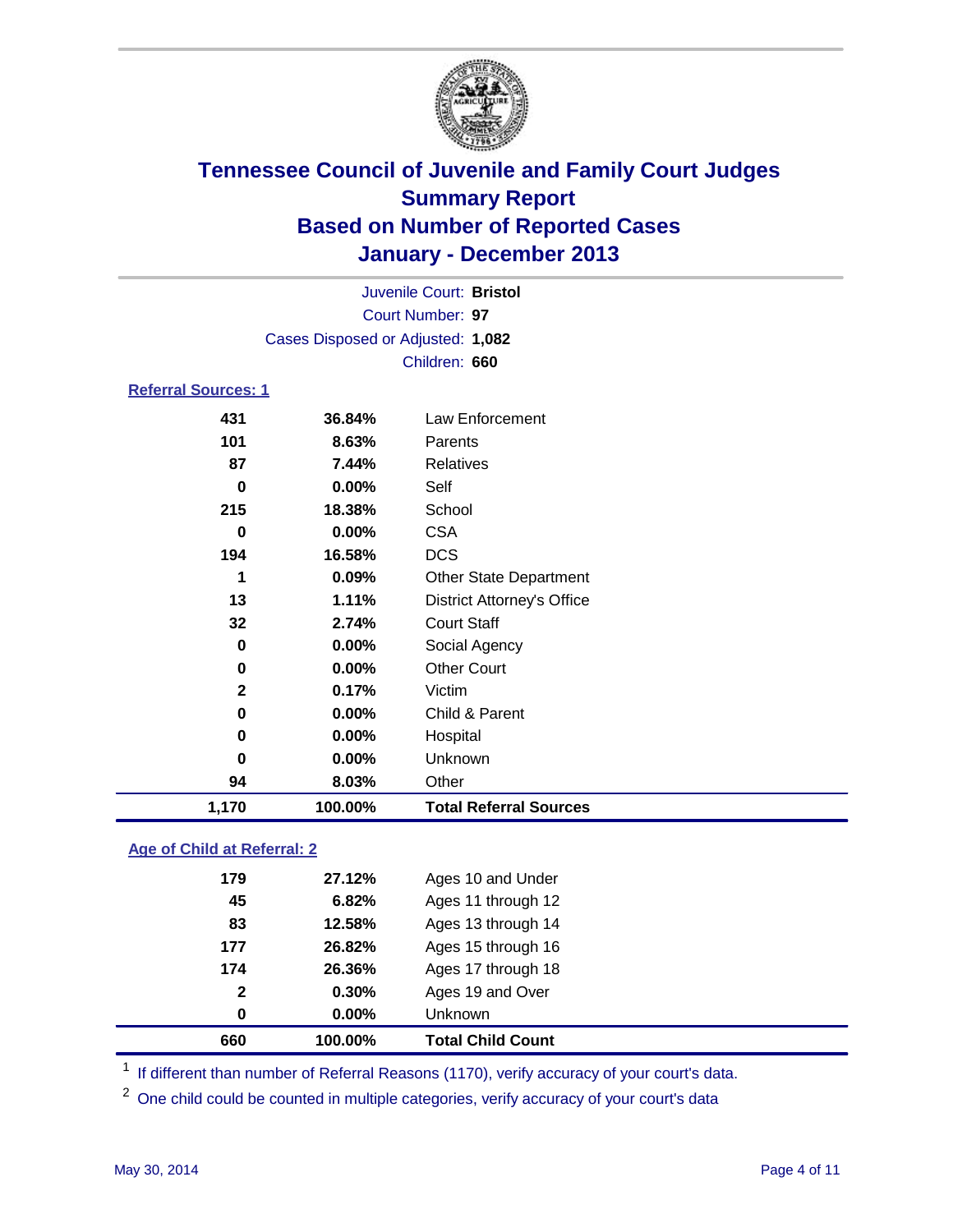

|                                         |         | Juvenile Court: Bristol  |  |  |
|-----------------------------------------|---------|--------------------------|--|--|
| Court Number: 97                        |         |                          |  |  |
| Cases Disposed or Adjusted: 1,082       |         |                          |  |  |
|                                         |         | Children: 660            |  |  |
| Sex of Child: 1                         |         |                          |  |  |
| 384                                     | 58.18%  | Male                     |  |  |
| 275                                     | 41.67%  | Female                   |  |  |
| 1                                       | 0.15%   | Unknown                  |  |  |
| 660                                     | 100.00% | <b>Total Child Count</b> |  |  |
| Race of Child: 1                        |         |                          |  |  |
| 612                                     | 92.73%  | White                    |  |  |
| 29                                      | 4.39%   | African American         |  |  |
| 0                                       | 0.00%   | Native American          |  |  |
| 1                                       | 0.15%   | Asian                    |  |  |
| 8                                       | 1.21%   | Mixed                    |  |  |
| 10                                      | 1.52%   | Unknown                  |  |  |
| 660                                     | 100.00% | <b>Total Child Count</b> |  |  |
| <b>Hispanic Origin: 1</b>               |         |                          |  |  |
| 8                                       | 1.21%   | Yes                      |  |  |
| 639                                     | 96.82%  | <b>No</b>                |  |  |
| 13                                      | 1.97%   | Unknown                  |  |  |
| 660                                     | 100.00% | <b>Total Child Count</b> |  |  |
| <b>School Enrollment of Children: 1</b> |         |                          |  |  |
| 557                                     | 84.39%  | Yes                      |  |  |
| 100                                     | 15.15%  | <b>No</b>                |  |  |
| 3                                       | 0.45%   | Unknown                  |  |  |
| 660                                     | 100.00% | <b>Total Child Count</b> |  |  |

One child could be counted in multiple categories, verify accuracy of your court's data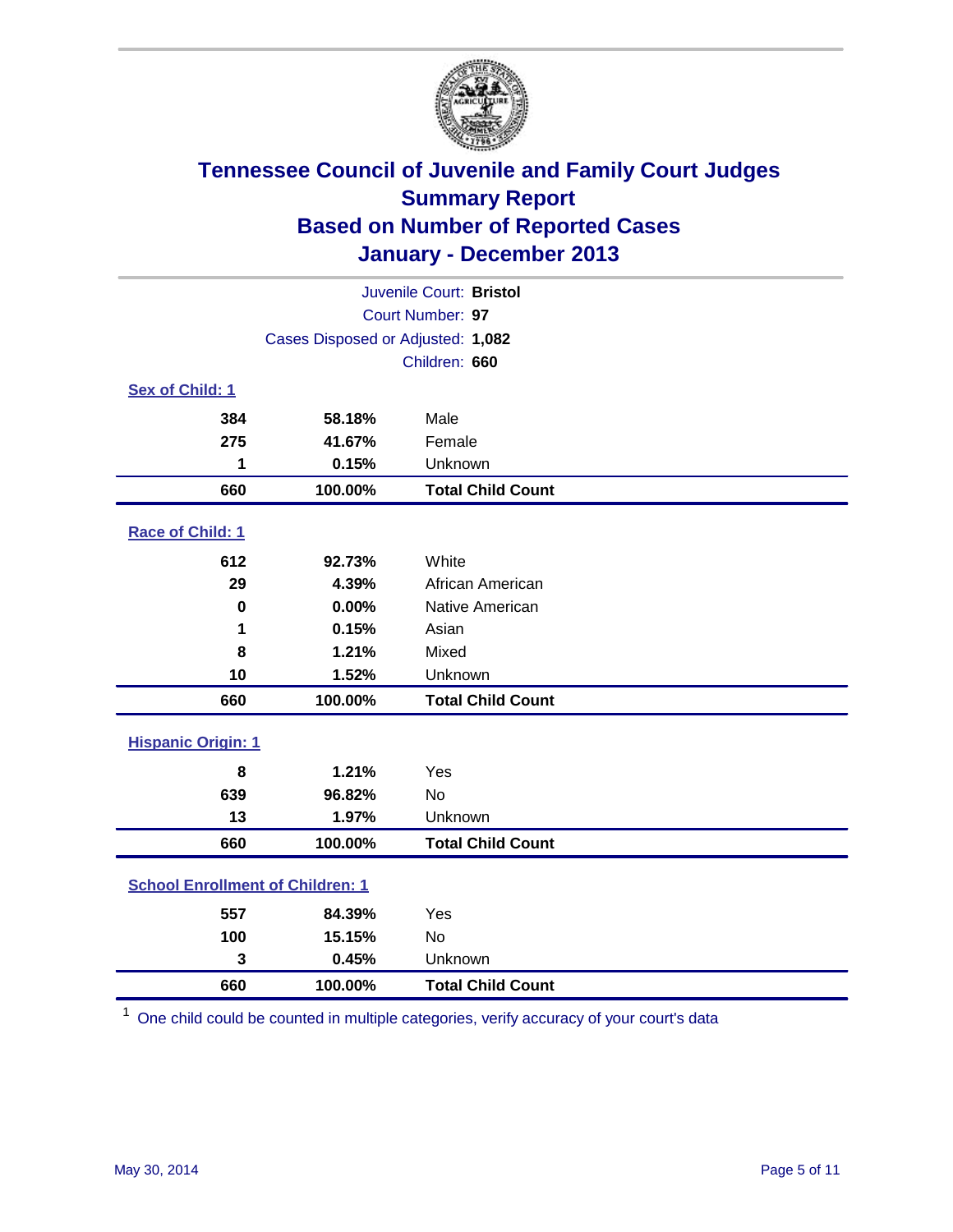

Court Number: **97** Juvenile Court: **Bristol** Cases Disposed or Adjusted: **1,082** Children: **660**

### **Living Arrangement of Child at Time of Referral: 1**

| 660 | 100.00%  | <b>Total Child Count</b>     |
|-----|----------|------------------------------|
| 8   | 1.21%    | Other                        |
| 3   | 0.45%    | Unknown                      |
| 2   | 0.30%    | Independent                  |
| 0   | $0.00\%$ | In an Institution            |
| 6   | 0.91%    | In a Residential Center      |
| 3   | 0.45%    | In a Group Home              |
| 13  | 1.97%    | With Foster Family           |
| 1   | 0.15%    | With Adoptive Parents        |
| 47  | 7.12%    | <b>With Relatives</b>        |
| 58  | 8.79%    | With Father                  |
| 255 | 38.64%   | With Mother                  |
| 33  | 5.00%    | With Mother and Stepfather   |
| 4   | 0.61%    | With Father and Stepmother   |
| 227 | 34.39%   | With Both Biological Parents |
|     |          |                              |

### **Type of Detention: 2**

| 1,082 | 100.00%  | <b>Total Detention Count</b> |
|-------|----------|------------------------------|
| 0     | 0.00%    | Other                        |
| 1,074 | 99.26%   | Does Not Apply               |
| 0     | $0.00\%$ | <b>Unknown</b>               |
| 0     | $0.00\%$ | <b>Psychiatric Hospital</b>  |
| 0     | 0.00%    | Jail - No Separation         |
| 0     | $0.00\%$ | Jail - Partial Separation    |
| 0     | 0.00%    | Jail - Complete Separation   |
| 8     | 0.74%    | Juvenile Detention Facility  |
| 0     | 0.00%    | Non-Secure Placement         |
|       |          |                              |

<sup>1</sup> One child could be counted in multiple categories, verify accuracy of your court's data

<sup>2</sup> If different than number of Cases (1082) verify accuracy of your court's data.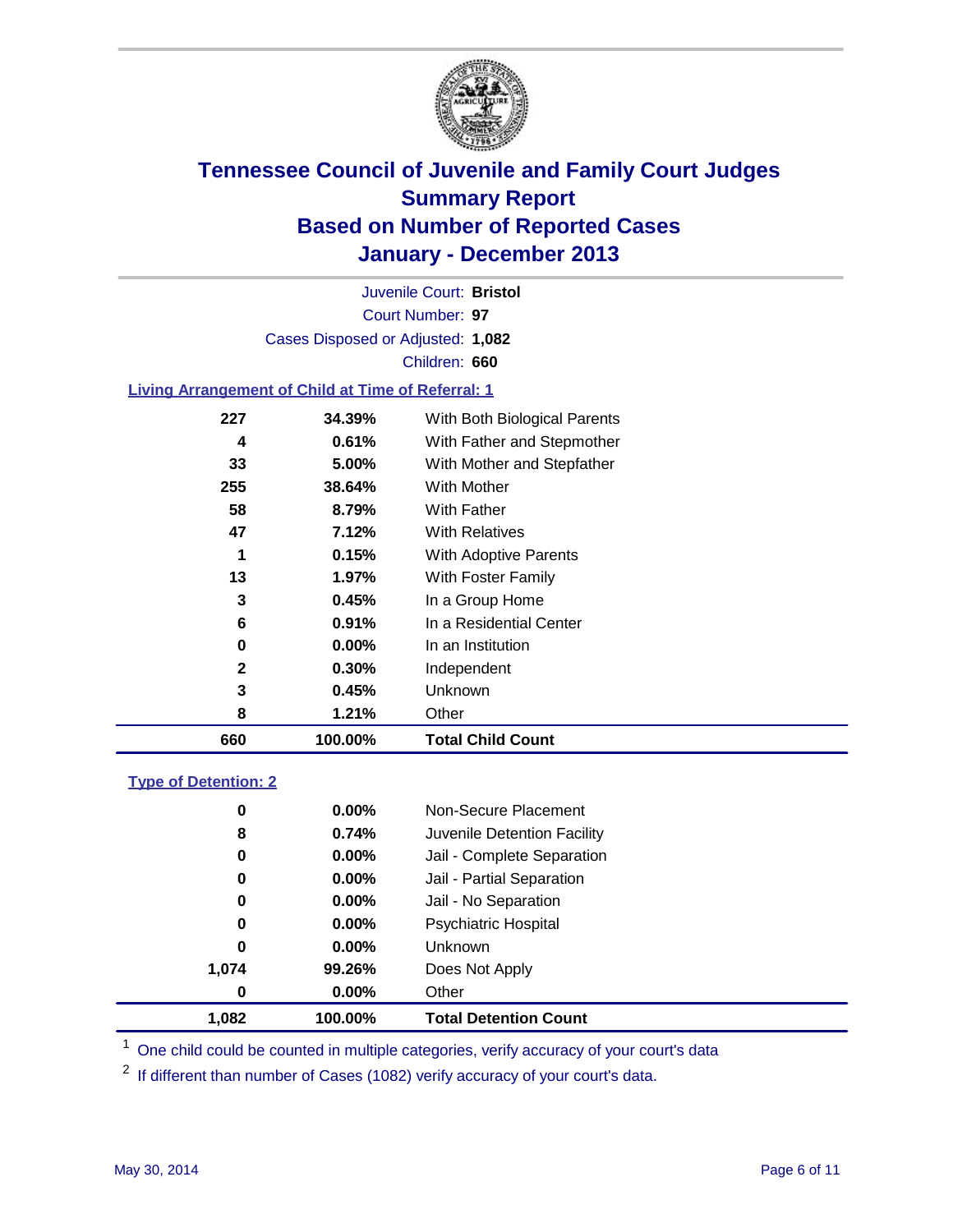

|                                                    |                                   | Juvenile Court: Bristol              |
|----------------------------------------------------|-----------------------------------|--------------------------------------|
|                                                    |                                   | Court Number: 97                     |
|                                                    | Cases Disposed or Adjusted: 1,082 |                                      |
|                                                    |                                   | Children: 660                        |
| <b>Placement After Secure Detention Hearing: 1</b> |                                   |                                      |
| 5                                                  | 0.46%                             | Returned to Prior Living Arrangement |
| 3                                                  | 0.28%                             | Juvenile Detention Facility          |
| 0                                                  | 0.00%                             | Jail                                 |
| 0                                                  | 0.00%                             | Shelter / Group Home                 |
| 0                                                  | 0.00%                             | <b>Foster Family Home</b>            |
| 0                                                  | 0.00%                             | <b>Psychiatric Hospital</b>          |
| 0                                                  | 0.00%                             | Unknown                              |
| 1,074                                              | 99.26%                            | Does Not Apply                       |
| 0                                                  | 0.00%                             | Other                                |
| 1,082                                              | 100.00%                           | <b>Total Placement Count</b>         |
|                                                    |                                   |                                      |
| <b>Intake Actions: 2</b>                           |                                   |                                      |
| 608                                                | 51.97%                            | <b>Petition Filed</b>                |
| 25                                                 | 2.14%                             | <b>Motion Filed</b>                  |
| $12 \,$                                            | 1.03%                             | <b>Citation Processed</b>            |
| $\bf{0}$                                           | 0.00%                             | Notification of Paternity Processed  |
| 145                                                | 12.39%                            | Scheduling of Judicial Review        |
| $\bf{0}$                                           | 0.00%                             | Scheduling of Administrative Review  |
| 13                                                 | 1.11%                             | Scheduling of Foster Care Review     |
| $\mathbf{2}$                                       | 0.17%                             | Unknown                              |
| 363                                                | 31.03%                            | Does Not Apply                       |
| $\mathbf{2}$                                       | 0.17%                             | Other                                |
| 1,170                                              | 100.00%                           | <b>Total Intake Count</b>            |

<sup>1</sup> If different than number of Cases (1082) verify accuracy of your court's data.

 $2$  If different than number of Referral Reasons (1170), verify accuracy of your court's data.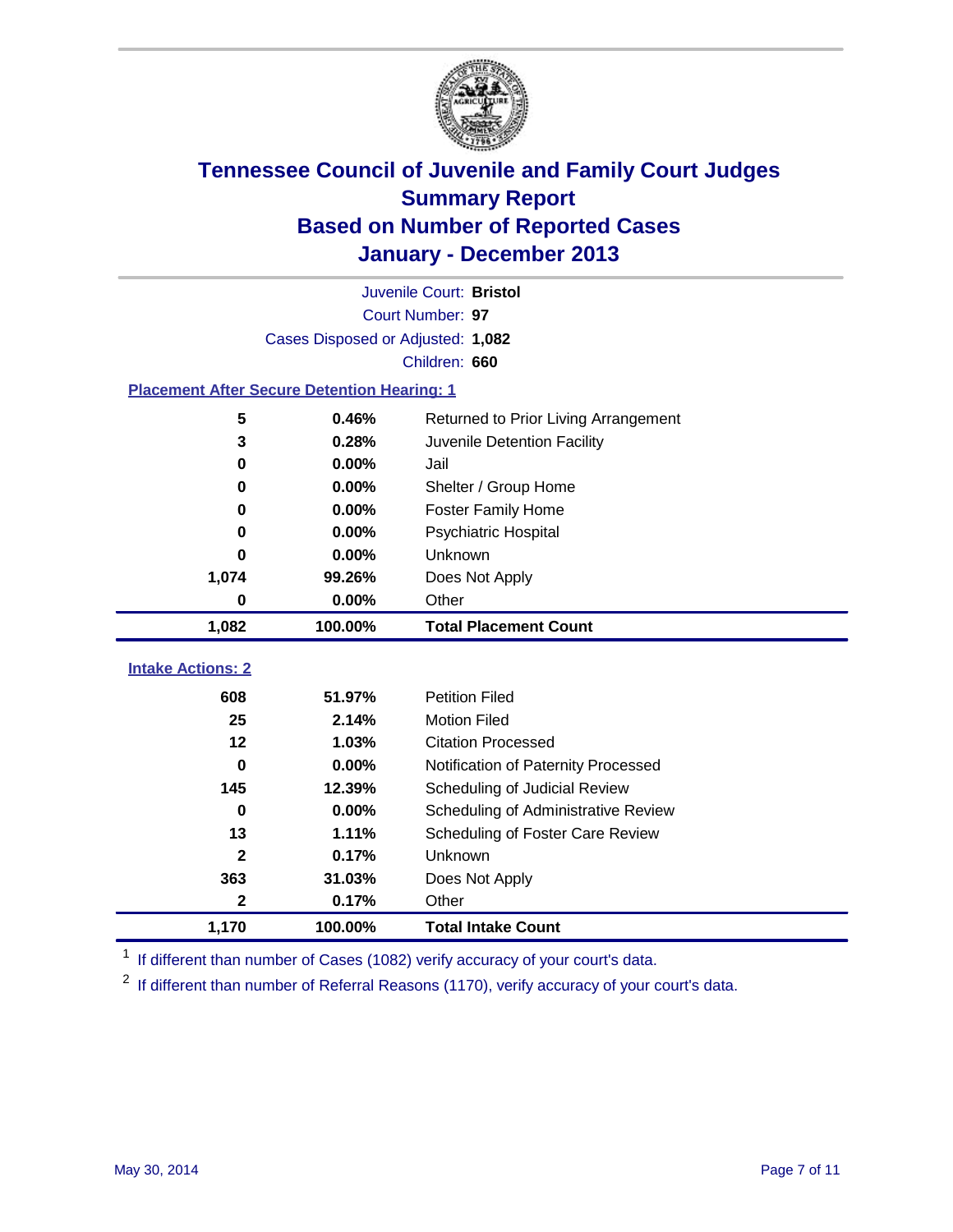

Court Number: **97** Juvenile Court: **Bristol** Cases Disposed or Adjusted: **1,082** Children: **660**

### **Last Grade Completed by Child: 1**

| 660      | 100.00% | <b>Total Child Count</b> |
|----------|---------|--------------------------|
| 1        | 0.15%   | Other                    |
| 3        | 0.45%   | Unknown                  |
| 1        | 0.15%   | Never Attended School    |
| 11       | 1.67%   | Graduated                |
| 1        | 0.15%   | <b>GED</b>               |
| $\bf{0}$ | 0.00%   | Non-Graded Special Ed    |
| 8        | 1.21%   | 12th Grade               |
| 108      | 16.36%  | 11th Grade               |
| 108      | 16.36%  | 10th Grade               |
| 72       | 10.91%  | 9th Grade                |
| 62       | 9.39%   | 8th Grade                |
| 43       | 6.52%   | 7th Grade                |
| 29       | 4.39%   | 6th Grade                |
| 25       | 3.79%   | 5th Grade                |
| 21       | 3.18%   | 4th Grade                |
| 17       | 2.58%   | 3rd Grade                |
| 18       | 2.73%   | 2nd Grade                |
| 14       | 2.12%   | 1st Grade                |
| 24       | 3.64%   | Kindergarten             |
| 14       | 2.12%   | Preschool                |
| 80       | 12.12%  | Too Young for School     |

| <b>Enrolled in Special Education: 1</b> |                             |  |  |  |  |
|-----------------------------------------|-----------------------------|--|--|--|--|
|                                         | $\sim$ $\sim$ $\sim$ $\sim$ |  |  |  |  |

| 660       | $1.67\%$<br>100.00% | Unknown<br><b>Total Child Count</b> |  |
|-----------|---------------------|-------------------------------------|--|
| 624<br>11 | 94.55%              | No                                  |  |
| 25        | $3.79\%$            | Yes                                 |  |

One child could be counted in multiple categories, verify accuracy of your court's data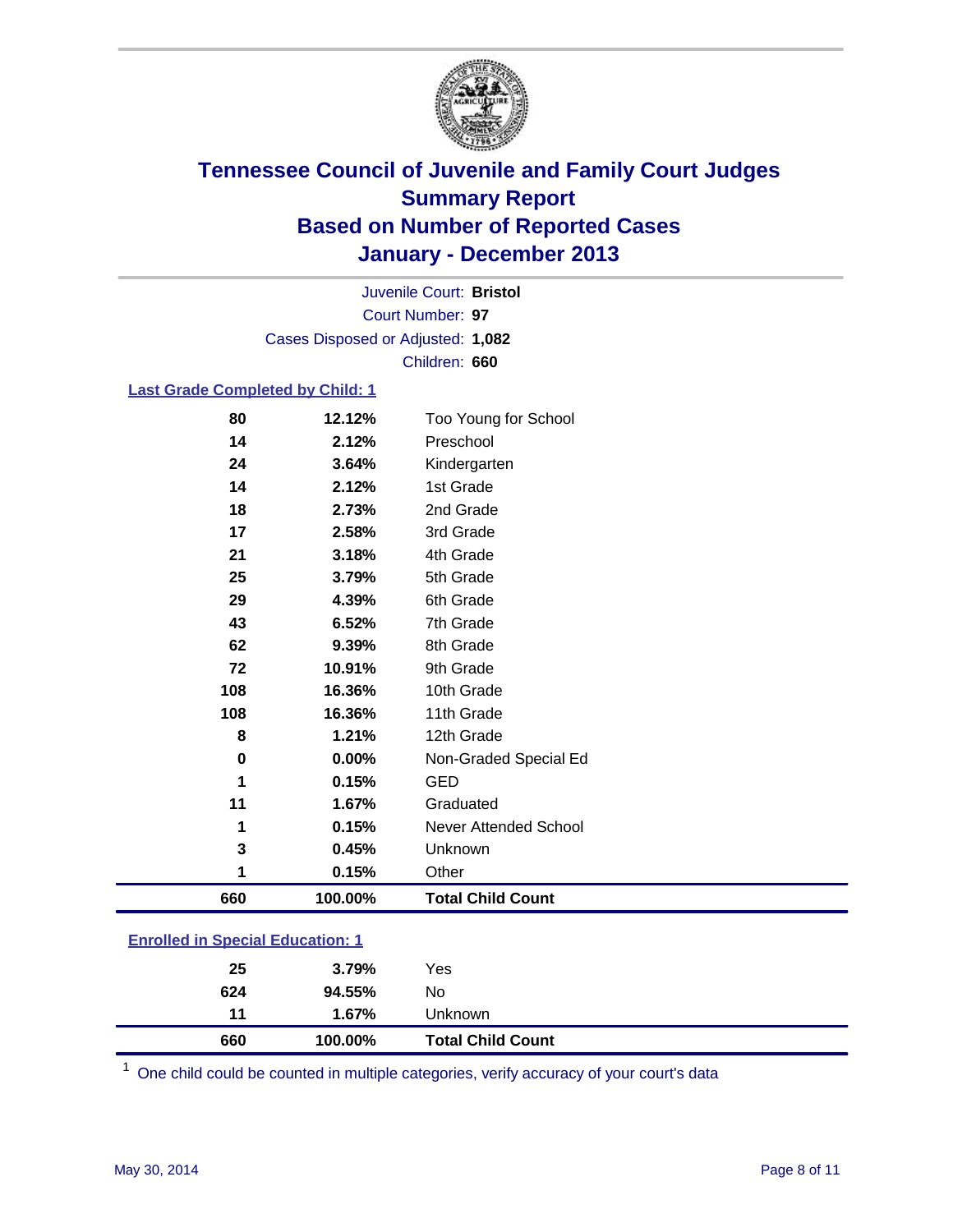

|                              |                                   | Juvenile Court: Bristol   |  |  |
|------------------------------|-----------------------------------|---------------------------|--|--|
|                              |                                   | Court Number: 97          |  |  |
|                              | Cases Disposed or Adjusted: 1,082 |                           |  |  |
|                              |                                   | Children: 660             |  |  |
| <b>Action Executed By: 1</b> |                                   |                           |  |  |
| 792                          | 67.69%                            | Judge                     |  |  |
| 5                            | 0.43%                             | Magistrate                |  |  |
| 359                          | 30.68%                            | <b>YSO</b>                |  |  |
| 14                           | 1.20%                             | Other                     |  |  |
| 0                            | $0.00\%$                          | Unknown                   |  |  |
| 1,170                        | 100.00%                           | <b>Total Action Count</b> |  |  |

### **Formal / Informal Actions: 1**

| 154   | 13.16%   | Dismissed                                        |
|-------|----------|--------------------------------------------------|
| 0     | $0.00\%$ | Retired / Nolle Prosequi                         |
| 77    | 6.58%    | <b>Complaint Substantiated Delinquent</b>        |
| 50    | 4.27%    | <b>Complaint Substantiated Status Offender</b>   |
| 62    | 5.30%    | <b>Complaint Substantiated Dependent/Neglect</b> |
| 0     | 0.00%    | <b>Complaint Substantiated Abused</b>            |
| 0     | $0.00\%$ | <b>Complaint Substantiated Mentally III</b>      |
| 370   | 31.62%   | Informal Adjustment                              |
| 37    | 3.16%    | <b>Pretrial Diversion</b>                        |
| 0     | 0.00%    | <b>Transfer to Adult Court Hearing</b>           |
| 0     | $0.00\%$ | Charges Cleared by Transfer to Adult Court       |
| 184   | 15.73%   | Special Proceeding                               |
| 144   | 12.31%   | <b>Review Concluded</b>                          |
| 55    | 4.70%    | Case Held Open                                   |
| 37    | 3.16%    | Other                                            |
| 0     | $0.00\%$ | Unknown                                          |
| 1,170 | 100.00%  | <b>Total Action Count</b>                        |

<sup>1</sup> If different than number of Referral Reasons (1170), verify accuracy of your court's data.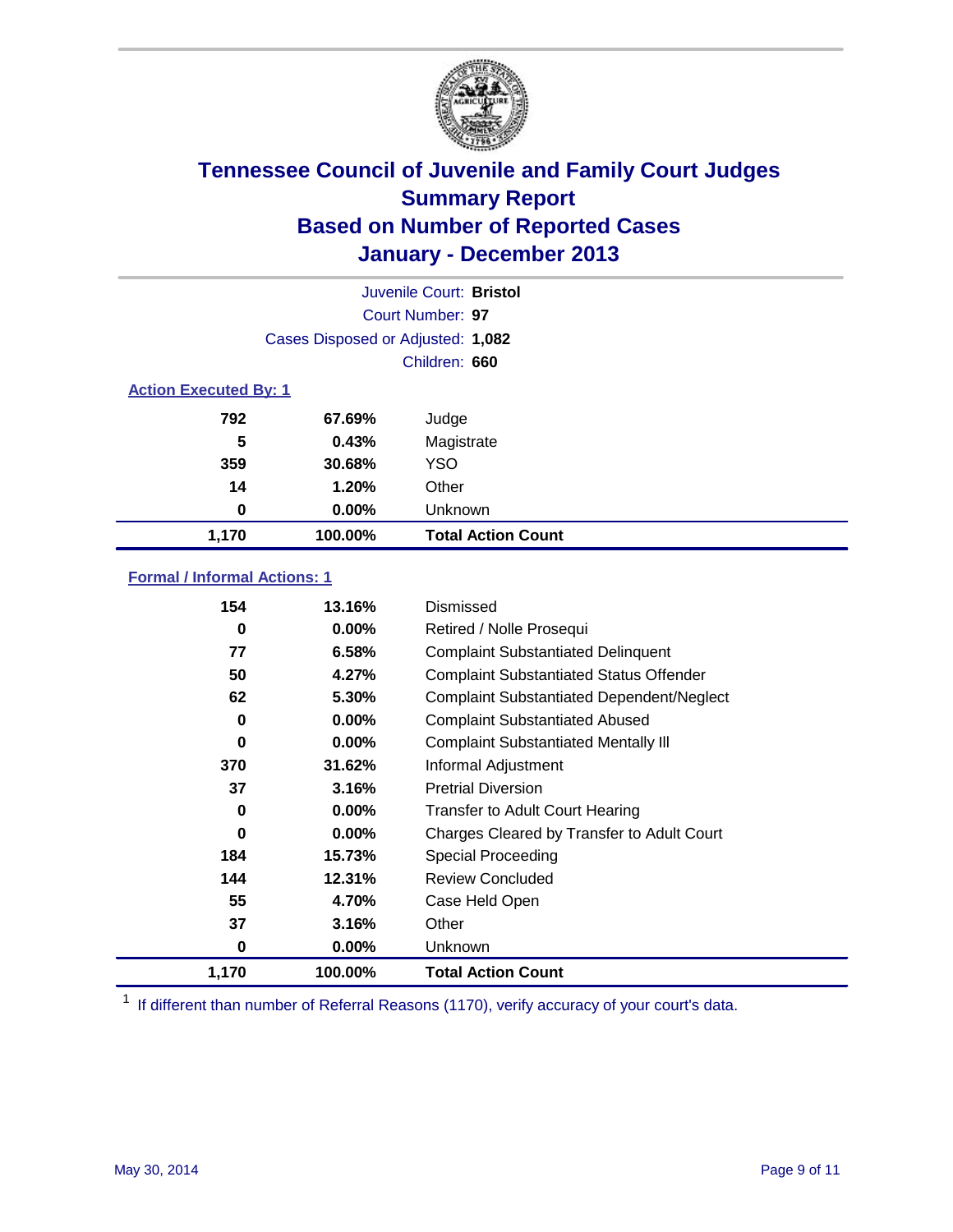

|                       |                                   | Juvenile Court: Bristol                               |
|-----------------------|-----------------------------------|-------------------------------------------------------|
|                       |                                   | Court Number: 97                                      |
|                       | Cases Disposed or Adjusted: 1,082 |                                                       |
|                       |                                   | Children: 660                                         |
| <b>Case Outcomes:</b> |                                   | There can be multiple outcomes for one child or case. |
| 153                   | 7.91%                             | Case Dismissed                                        |
| 0                     | 0.00%                             | Case Retired or Nolle Prosequi                        |
| 360                   | 18.60%                            | Warned / Counseled                                    |
| 49                    | 2.53%                             | Held Open For Review                                  |
| 65                    | 3.36%                             | Supervision / Probation to Juvenile Court             |
| 0                     | 0.00%                             | <b>Probation to Parents</b>                           |
| 15                    | 0.78%                             | Referral to Another Entity for Supervision / Service  |
| 31                    | 1.60%                             | Referred for Mental Health Counseling                 |
| 13                    | 0.67%                             | Referred for Alcohol and Drug Counseling              |
| 0                     | 0.00%                             | <b>Referred to Alternative School</b>                 |
| 0                     | 0.00%                             | Referred to Private Child Agency                      |
| 186                   | 9.61%                             | Referred to Defensive Driving School                  |
| 0                     | 0.00%                             | Referred to Alcohol Safety School                     |
| 25                    | 1.29%                             | Referred to Juvenile Court Education-Based Program    |
| 10                    | 0.52%                             | Driver's License Held Informally                      |
| 0                     | 0.00%                             | <b>Voluntary Placement with DMHMR</b>                 |
| 7                     | 0.36%                             | <b>Private Mental Health Placement</b>                |
| 0                     | 0.00%                             | <b>Private MR Placement</b>                           |
| 16                    | 0.83%                             | Placement with City/County Agency/Facility            |
| 101                   | 5.22%                             | Placement with Relative / Other Individual            |
| 205                   | 10.59%                            | Fine                                                  |
| 10                    | 0.52%                             | <b>Public Service</b>                                 |
| 14                    | 0.72%                             | Restitution                                           |
| 18                    | 0.93%                             | <b>Runaway Returned</b>                               |
| 7                     | 0.36%                             | No Contact Order                                      |
| 0                     | 0.00%                             | Injunction Other than No Contact Order                |
| 0                     | 0.00%                             | <b>House Arrest</b>                                   |
| 0                     | 0.00%                             | <b>Court Defined Curfew</b>                           |
| 0                     | $0.00\%$                          | Dismissed from Informal Adjustment                    |
| 0                     | 0.00%                             | <b>Dismissed from Pretrial Diversion</b>              |
| 11                    | 0.57%                             | Released from Probation                               |
| 0                     | 0.00%                             | <b>Transferred to Adult Court</b>                     |
| 0                     | $0.00\%$                          | <b>DMHMR Involuntary Commitment</b>                   |